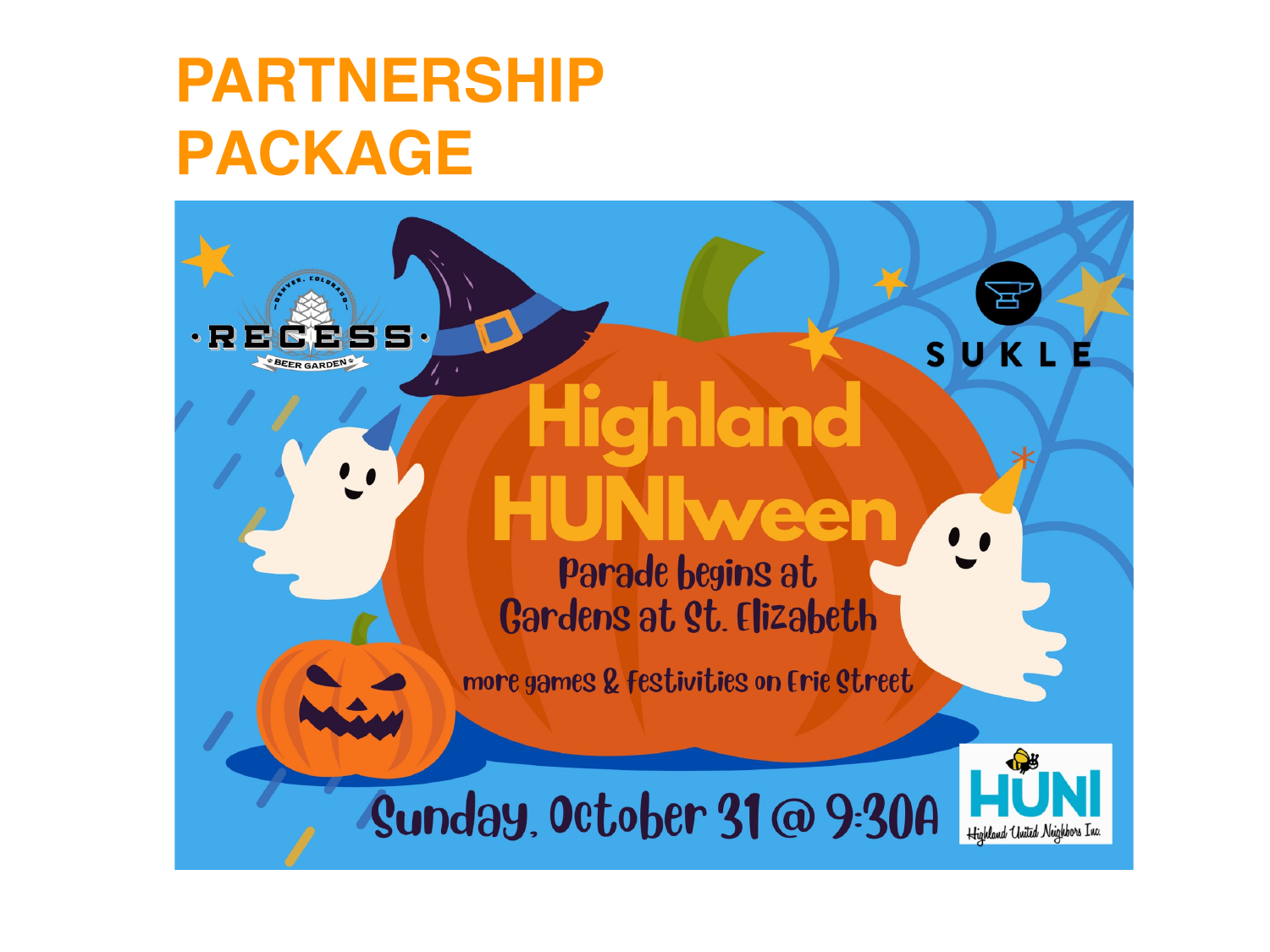## Event Details

COVID sensitive community event where families and friends can gather safely. We want to bring joy and comfort into the neighborhood for this cherished annual tradition. And we want you to play a part.

- •Parade route begins at Gardens at St. Elizabeth; 32nd / Eliot
- •No distribution of food or flyers along the route
- •Ends on Erie Street for a vendor-sponsored Trick or Treat corridor
- •Parade times are 10:00am 11:30am (check-in will be ready at 9:30am - and "vendor row" will be ready at 10:00am)
- •End of parade route festivities include trick or treat line, games with and without pumpkins, and much more!

The event will follow the rules and regulations as issued by the City of Denver Permit Office

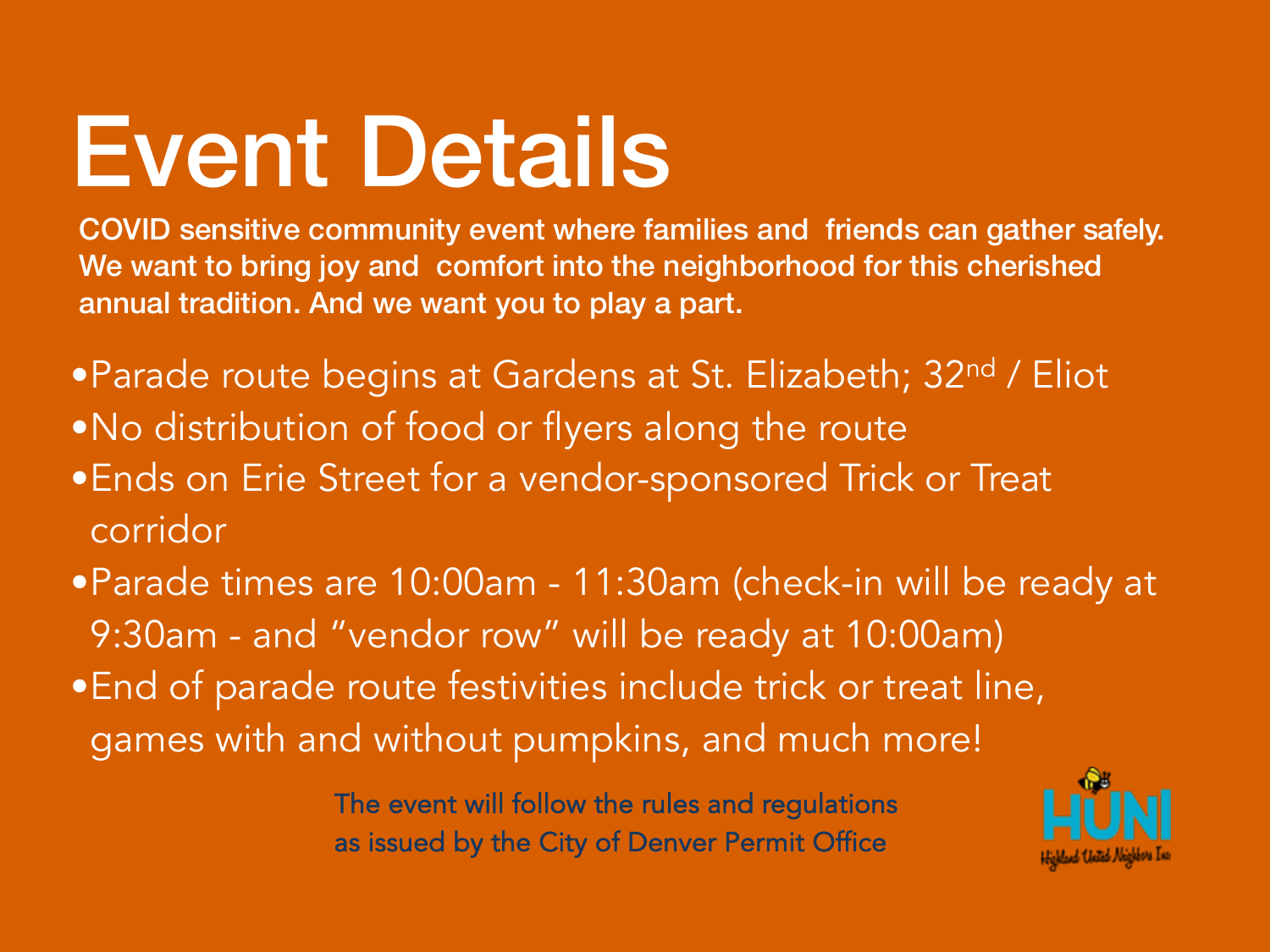# Map

#### Parade route heading east: Start at Gardens at St. Elizabeth to Erie Street



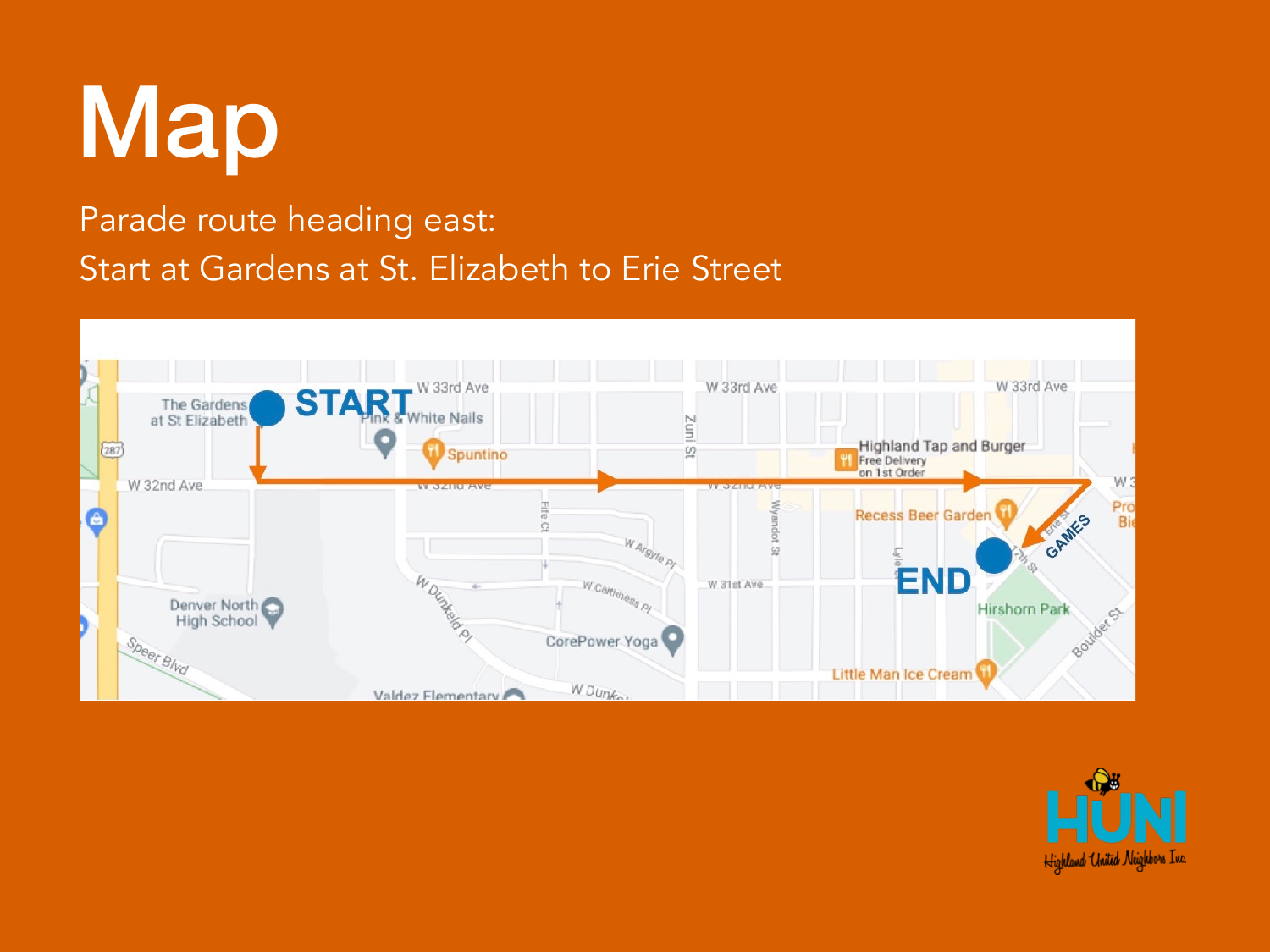### Partnerships

Event hosted by Highland United Neighbors, Inc. (HUNI) ✻

Current partners ✻

✓ Recess Beer Garden ✓ Amy Berglund | City Properties at ReMax ✓ Abbie Davis | American Family Insurance ✓ Leevers Locavore ✓ Gardens at St. Elizabeth

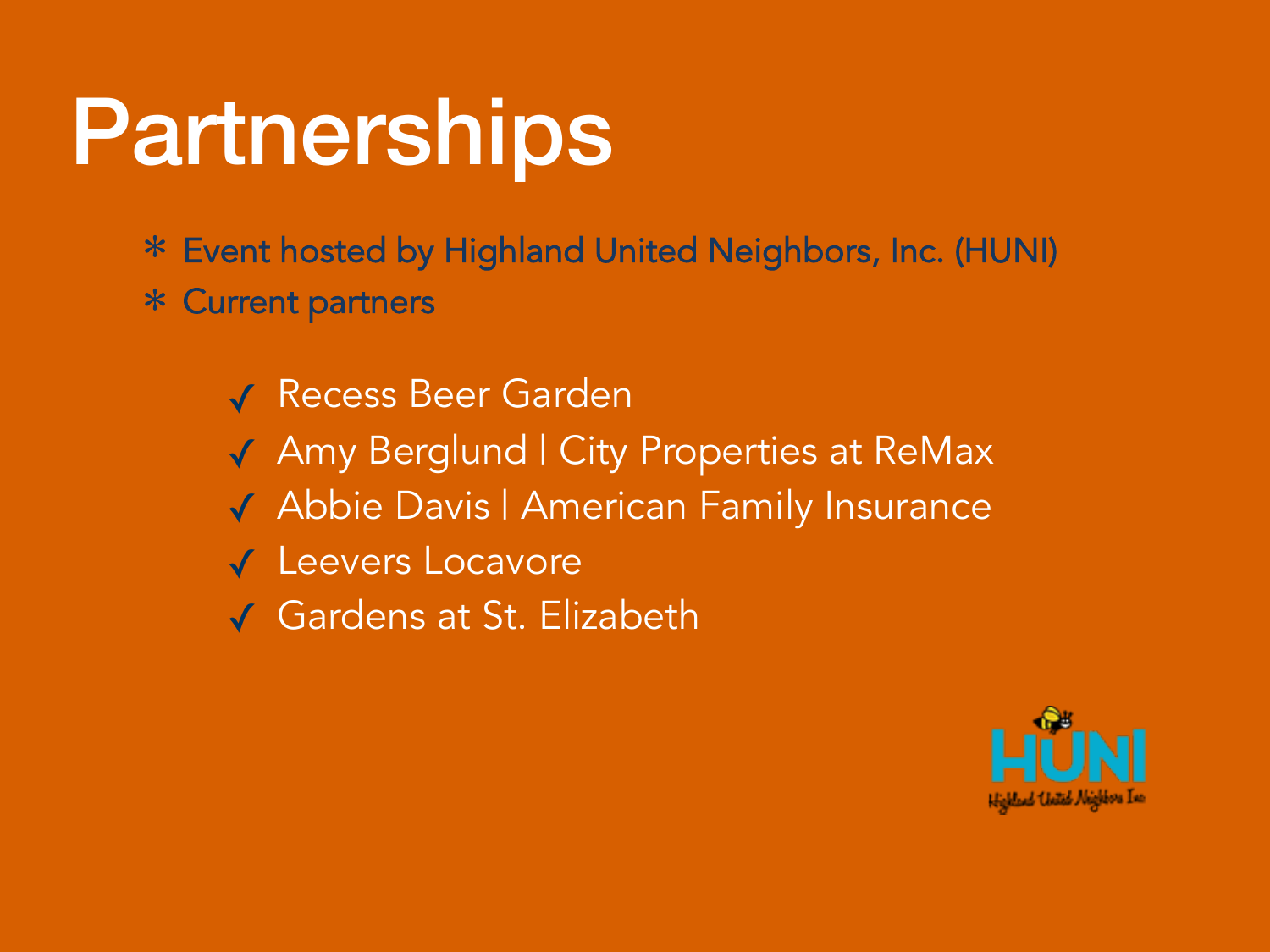### Our offer

#### Support the event as a sponsor / partner

Levels of Support:

#### Title Sponsor - \$1,500

- Business logo and link on all marketing materials including yard signs, postcards, website, registration ✼ (Eventbrite) and social media
- **★** Direct link to website from event website
- \* 10' x 10' Vendor space available on Erie Street "Vendor Row" If interested, you can provide a "Treat" included for distribution at Vendor Row at Gardens at St. Elizabeth's

#### Neighbor Sponsor - \$250

- **★** Business logo and link on website, registration (Eventbrite) and social media
- **★** Direct link to website from event website
- \* 10' x 10' Vendor space available on Erie Street "Vendor Row" If interested, you can provide a "Treat" included for distribution on Erie Street "Vendor Row"

#### Business Donor - \$99

- ∗ Your contribution to HUNI supports our work in our community such as the West Area Plan, PCD meetings and updates, HUNI Hours, Clean Ups, and other neighborhood events.
- ∗ Marketing opportunities for your business at our HUNI Hours, neighborhood events, newsletters, social media and website